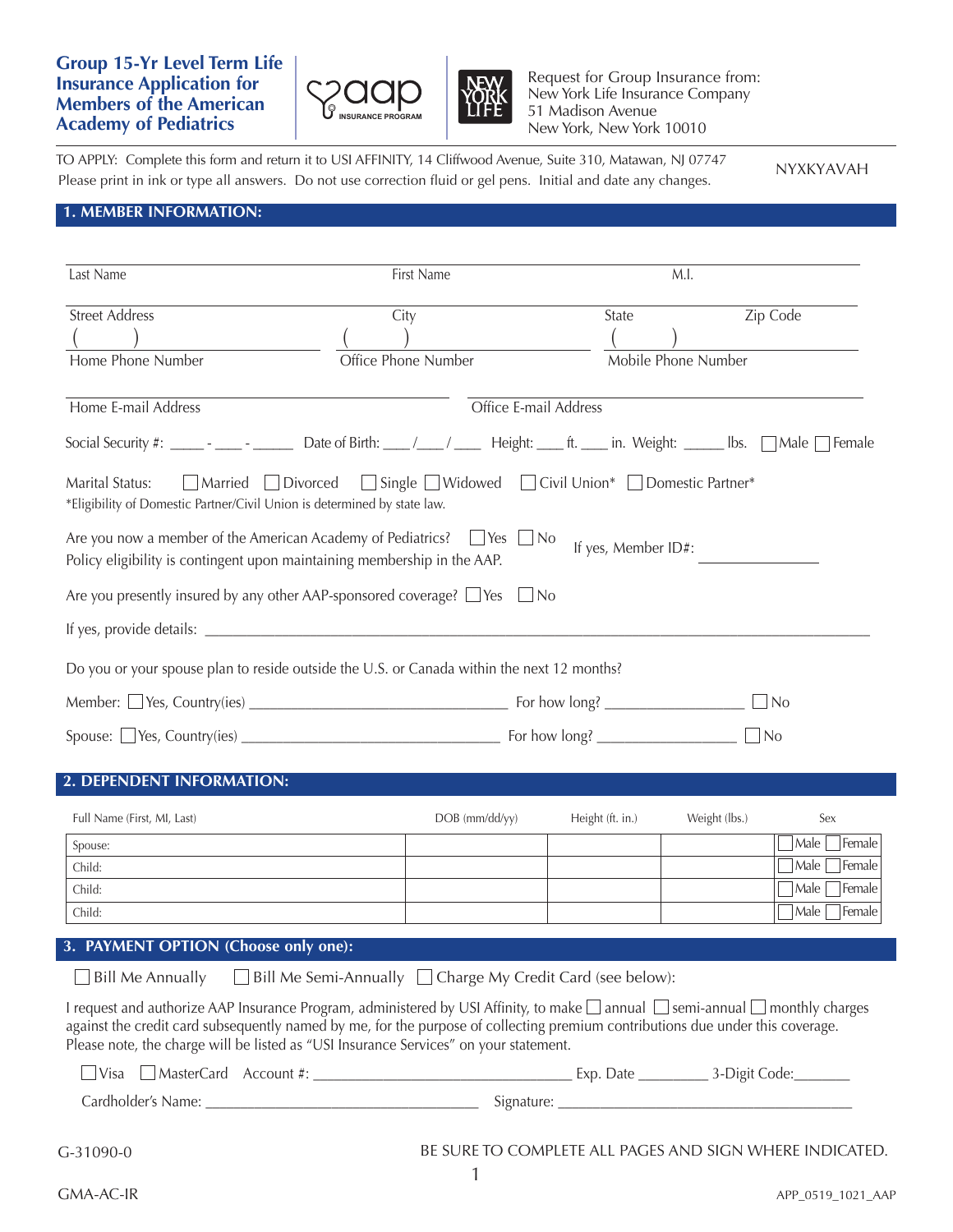| 4. INSURANCE REQUESTED: (Refer to brochure for eligibility, options and coverage descriptions.) |                                                                                                                                                                                                                                                                                                                                                                                                                                                                                                                                                                                                              |  |  |  |  |  |  |
|-------------------------------------------------------------------------------------------------|--------------------------------------------------------------------------------------------------------------------------------------------------------------------------------------------------------------------------------------------------------------------------------------------------------------------------------------------------------------------------------------------------------------------------------------------------------------------------------------------------------------------------------------------------------------------------------------------------------------|--|--|--|--|--|--|
|                                                                                                 | <b>I HEREBY APPLY FOR THE FOLLOWING COVERAGE:</b><br><b>GROUP 15-YR. LEVEL TERM LIFE INSURANCE</b>                                                                                                                                                                                                                                                                                                                                                                                                                                                                                                           |  |  |  |  |  |  |
| a)<br>b)                                                                                        | $\Box$ Total Amount* Desired for Member Coverage:<br>$\frac{1}{2}$<br>Total Amount* Desired for Spouse Coverage:<br>*NOTE: If you are increasing or altering present coverage in any way, do NOT indicate just the additional amount of coverage. Instead, indicate the<br>TOTAL AMOUNT of coverage you ar<br>\$25,000 increments. Spouse coverage cannot exceed member coverage.                                                                                                                                                                                                                            |  |  |  |  |  |  |
| $\mathbf{d}$                                                                                    | $\Box$ Dependent Child Coverage                                                                                                                                                                                                                                                                                                                                                                                                                                                                                                                                                                              |  |  |  |  |  |  |
| $\epsilon$                                                                                      | <b>Other Insurance:</b> Do you have other life insurance in force? $\Box$ Yes $\Box$ No                                                                                                                                                                                                                                                                                                                                                                                                                                                                                                                      |  |  |  |  |  |  |
|                                                                                                 |                                                                                                                                                                                                                                                                                                                                                                                                                                                                                                                                                                                                              |  |  |  |  |  |  |
|                                                                                                 | Do you have other life insurance applications pending? $\Box$ Yes $\Box$ No If yes, indicate amount and company:                                                                                                                                                                                                                                                                                                                                                                                                                                                                                             |  |  |  |  |  |  |
|                                                                                                 |                                                                                                                                                                                                                                                                                                                                                                                                                                                                                                                                                                                                              |  |  |  |  |  |  |
| f)                                                                                              | Tobacco/Nicotine Use: Have you or your spouse (if proposed for coverage) used tobacco or any nicotine substitute in any form (including<br>nicotine patches, nicotine chewing gum and electronic cigarettes)?<br>Member: $\Box$ Yes $\Box$ No $\Box$ Spouse: $\Box$ Yes $\Box$ No                                                                                                                                                                                                                                                                                                                            |  |  |  |  |  |  |
|                                                                                                 | If "Yes," please state when you last used tobacco or nicotine products and specify the product used.                                                                                                                                                                                                                                                                                                                                                                                                                                                                                                         |  |  |  |  |  |  |
|                                                                                                 |                                                                                                                                                                                                                                                                                                                                                                                                                                                                                                                                                                                                              |  |  |  |  |  |  |
|                                                                                                 | Member MO/YR Product Spouse MO/YR Product                                                                                                                                                                                                                                                                                                                                                                                                                                                                                                                                                                    |  |  |  |  |  |  |
| g)                                                                                              | RESIDENTS OF NEW YORK—IMPORTANT REPLACEMENT INFORMATION: It may not be in your best interest to<br>RESIDENTS OF NEW YORK—IMPORTANT REPLACEMENT INFORMATION: It may not be in your best interest to<br>replace existing life insurance policies or annuity contracts in connection with the purchase of a new life insurance<br>policy,<br>best interest.<br>RESIDENTS OF NY: I have read the Important Replacement Information above. Is the insurance applied for intended to replace,<br>in whole or in part, any existing insurance or annuity? Member: $\Box$ Yes $\Box$ No Spouse: $\Box$ Yes $\Box$ No |  |  |  |  |  |  |

|                                                           |  |  |  |  | RESIDENTS OF ALL OTHER STATES: Is the insurance applied for intended to replace, discontinue or change an existing policy? |  |  |
|-----------------------------------------------------------|--|--|--|--|----------------------------------------------------------------------------------------------------------------------------|--|--|
| Member: $\Box$ Yes $\Box$ No Spouse: $\Box$ Yes $\Box$ No |  |  |  |  |                                                                                                                            |  |  |

## **5. BENEFICIARY DESIGNATION:**

I make the following beneficiary designation with respect to only the insurance requested in this application for this Group 15-yr Level Term Life Insurance Plan. 1) If naming more than one beneficiary, note if each is to be primary and/or secondary, and the percentage of death proceeds to be distributed to each. 2) If naming a Trust, please indicate the full name and date of the Trust. (Attach a separate sheet if necessary, then sign and date.)

| Beneficiary Name (First, MI, Last) | Beneficiary Address (Street, City, State, Zip) | Relationship | Social Security # |                                | Benefit % |
|------------------------------------|------------------------------------------------|--------------|-------------------|--------------------------------|-----------|
|                                    |                                                |              |                   | Primary<br>$\Box$ Secondary    |           |
|                                    |                                                |              |                   | Primary<br>$\bigcap$ Secondary |           |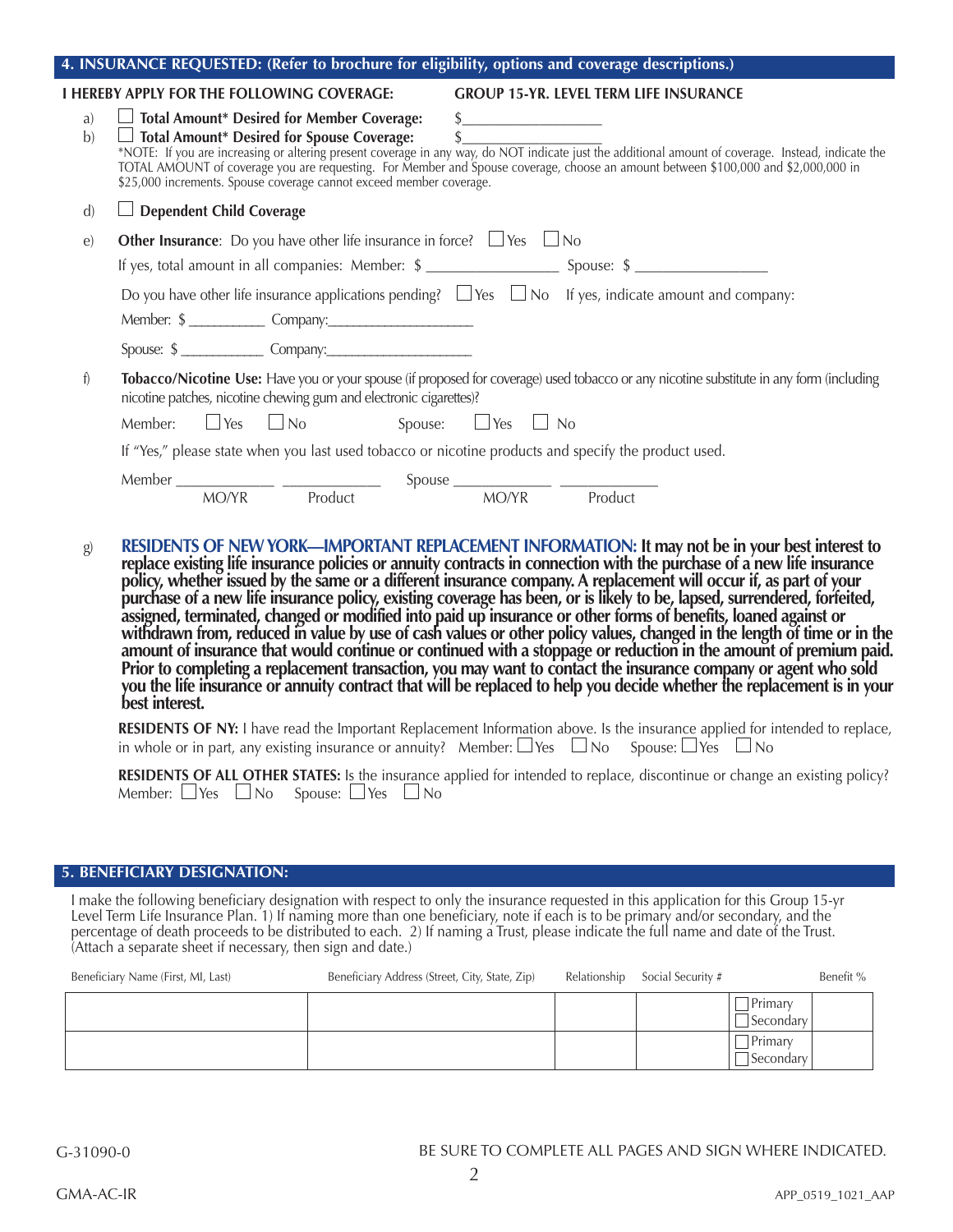**6.** MEDICAL HISTORY: Please indicate the best contact number for a Service Provider to contact you and/or your spouse/ Domestic partner on behalf of New York Life Insurance Company for Medical History. (Please provide a contact number for each applicant that has the ability to accept voice messages for missed calls.)

You may be contacted by a service provider on behalf of New York Life Insurance Company to ask about your medical history.

| Preferred Telephone |  |  | Preferred E-mail Address |                 |               |  |
|---------------------|--|--|--------------------------|-----------------|---------------|--|
| <b>Member:</b>      |  |  | Residence                | <b>Business</b> | $\Box$ Mobile |  |
| Spouse:             |  |  | Residence                | Business        | Mobile        |  |

**Medical Requirements:** Some, not all, members may need a physical exam, blood test, or EKG, depending upon their age and benefit level requested. If this information is needed, we can obtain it quickly—at your convenience and without any cost to you—through our professional paramedic service. A paramedic will contact you to make an appointment.

#### **7. AUTHORIZATIONS AND SIGNATURES:**

**I understand** that New York Life Insurance Company has the right to require additional information and, if necessary, an examination by a<br>physician. I ask New York Life to rely on all such statements made on this form, an I also understand that the coverage afforded will be in consideration of the answers and statements set forth above.

**AUTHORIZATION: I hereby authorize** any licensed physician, medical practitioner, hospital, pharmacy, clinic or other medical or<br>medically related facility, laboratory, insurance company, MIB, Inc. ("MIB"), or other organi records or knowledge of me or my health to release information, including prescription drug records, maintained by physicians, pharmacy benefit managers, and other sources of information to New York Life Insurance Company, its reinsurers, its subsidiaries or the plan administrator about the physical and mental health of any persons proposed for insurance, including significant history, findings, diagnosis and treatment, but excluding psychotherapy notes for the purpose of evaluating my application for insurance. Health information obtained will not be re-disclosed without my authorization unless permitted by law, in which case it may not be protected under federal privacy rules. For example, New York Life may be required to provide it to insurance, regulatory, or other government agencies. In this case, the information may no longer be protected by the rules governing your AUTHORIZATION.

A photocopy of this AUTHORIZATION and request form shall be as valid as the original. In all circumstances, my authorized agent or representative, or I may request a copy of this AUTHORIZATION. This AUTHORIZATION may be used for a period of 24 months from the date signed, unless sooner revoked. My revocation will not be effective to the extent that New York Life or any other person already has disclosed or collected information or taken other action in reliance on it, or to the extent that New York Life has a legal right to contest a claim under an insurance certificate or the certificate itself.

**By signing and dating** this application, the member **requests** the insurance indicated; and the member and any person proposed for insurance consent to authorize the disclosure of information to and from the providers noted in the IMPORTANT NOTICE, including making a brief report of our protected health information to MIB, Inc.; and **attests** to having read the IMPORTANT NOTICE enclosed and Fraud Notices indicated below including how our information is exchanged with MIB, and that to the best of our knowledge and belief, the answers provided to the questions are true and complete.

| Member Signature: |                                | Date |
|-------------------|--------------------------------|------|
|                   | (PLEASE SIGN AND DATE IN INK.) |      |
| Spouse Signature: |                                | Date |
|                   | (PLEASE SIGN AND DATE IN INK.) |      |

**Owner Information – Required if owner is other than member.** (If owner is a trust, please submit a copy of the document with this application). For members not yet insured under this Group Policy, who wish to have initial ownership of any Certificate of Insurance resulting from this application owned by an individual or entity other than him/herself, complete this section.

| Full Name (Last, First MI)                               | Relationship | Daytime Phone |                   |
|----------------------------------------------------------|--------------|---------------|-------------------|
| <b>Mailing Address</b>                                   | City         | State         | Zip Code          |
| Tax ID                                                   | <b>DOB</b>   |               | Social Security # |
| Owner's Signature (Necessary only if other than member.) |              |               | Date              |
| Agent Signature                                          |              |               | Date              |

G-31090-0

#### BE SURE TO COMPLETE ALL PAGES AND SIGN WHERE INDICATED.